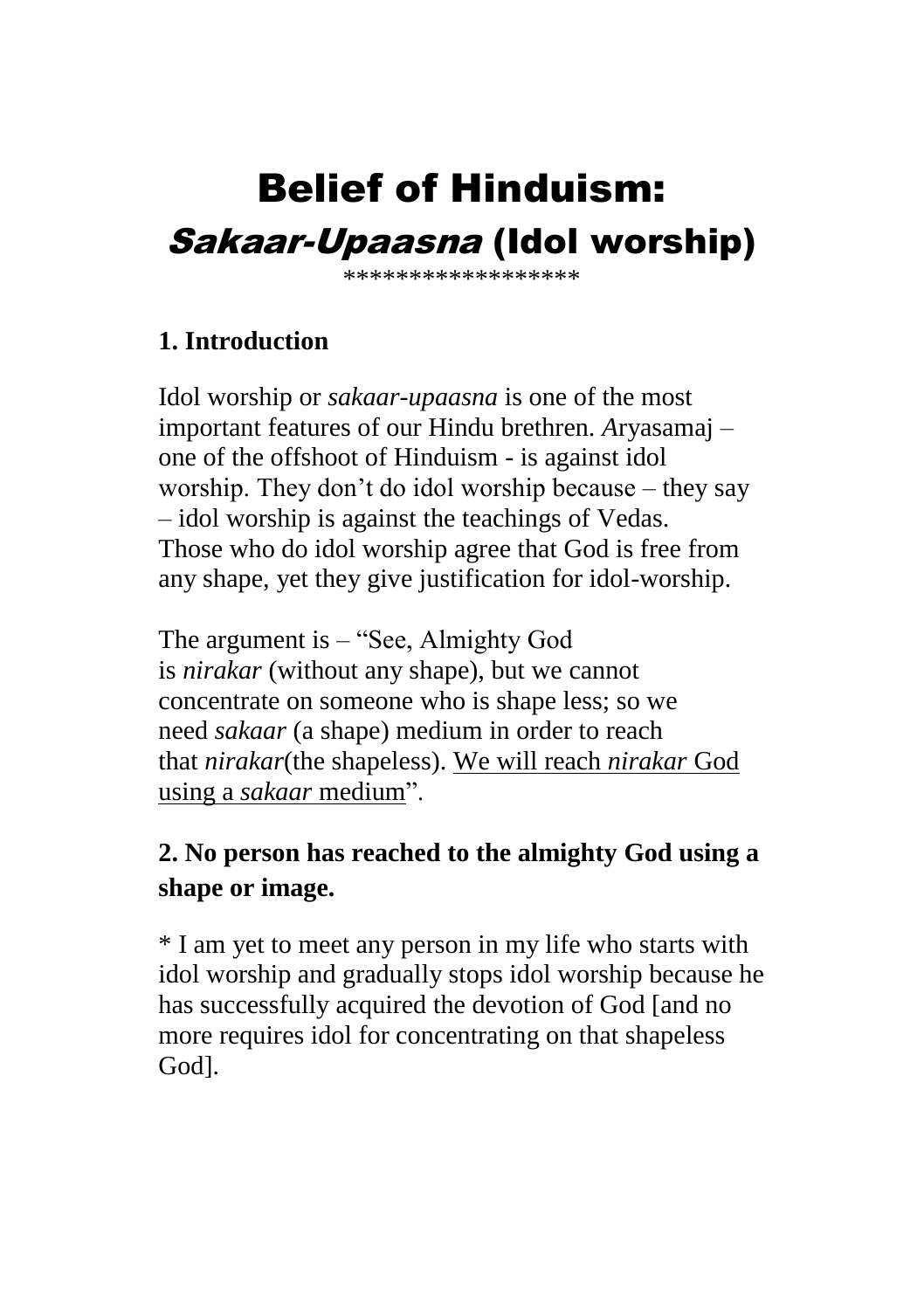\* Hindu Scholars agree that idol worship evolved over a period of time. Before that, *Sanatan dharma* was followed without *sakaar-upaasna* wherein people would worship God, connect with him without need of idol or image.

\* 1 billion Muslim in the world can concentrate on that God without using idol /shape /picture then why cannot our Hindu brethren?

\* Visit any mosque round the globe and you will find people worshipping almighty God through *Namaz* [prayer] without any idol/picture/image. I firmly believe that even our Hindu brethren can concentrate without image.

### **3. Idol worship distorted the pure** *Sanatan dharm*

The religion of God – in Indian tradition – is referred as *Sanatan Dharma.* The pure *Sanatan dharm* - that was based on oneness of God - got lost in mythologies. Expressing dismay over the distorted concept of God in Hinduism, the great Vedic Scholar and founder of *Gayatri parivar* – **Pandit Shri Ram Sharma Acharya** writes –

*"The One God was divided into several god and goddesses. Theses god and goddesses not only possessed different shapes but also these gods were given different nature; and they were attributed such nature as if they were angry over the one who didn't worship them and*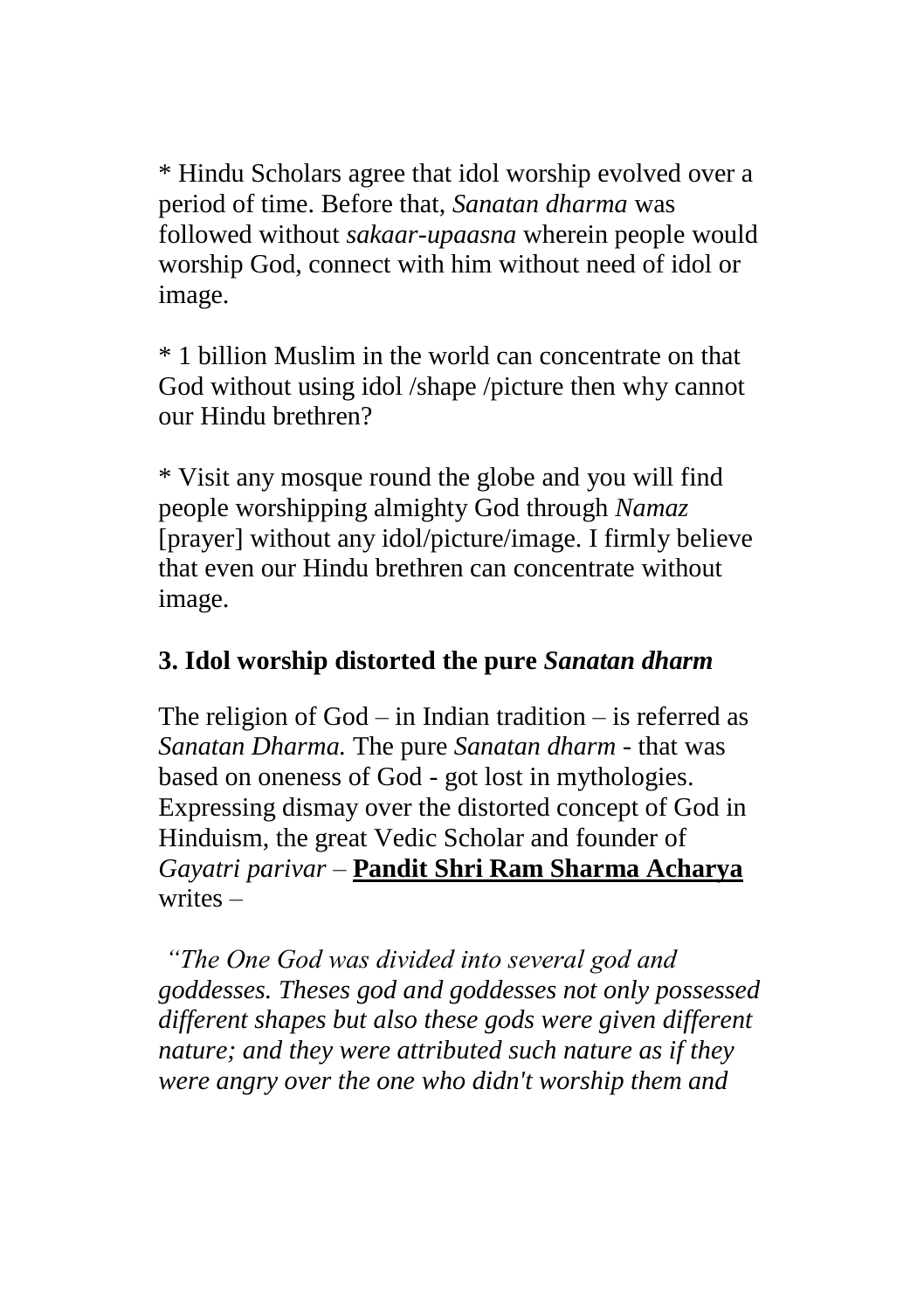*worshipped the others. These gods started giving miseries to those who did not worship them..... With the polytheism, several stories and legends were attached. Several stories were fabricated so that people could understand benefit of worshipping these gods and wrath incurred by these gods [if they were not worshipped]. Numerous gods were attached to festivals. It was made compulsory to visit places of these gods. Some of these old gods sustained and several new originated. Several of the old gods were forgotten into oblivion and several new came into existence and became famous."*

Source: Pandit Shri Ram Sharma Acharya, *Akhand Jyoti*, June 1985

#### **4. Idol worship contradicts Vedic mantr**

Worship is for whom? For God!

Who will define about God? God himself! Does God tell about himself and his attributes in his revealed scripture? YES – this is the most important part of the revelation.

Vedas are considered to be *ish-wani* [God's word] and *apaurishya* [not humane but divine] by Hindus. As per my best understanding Vedas never propagate *sakaarupaasana* or idol worship.

\* *Na tasya pratima asti yasya namah mahaddashah* : "**Of him (The God) there is no image. Remembering him is itself great act**" Yajurved 32:3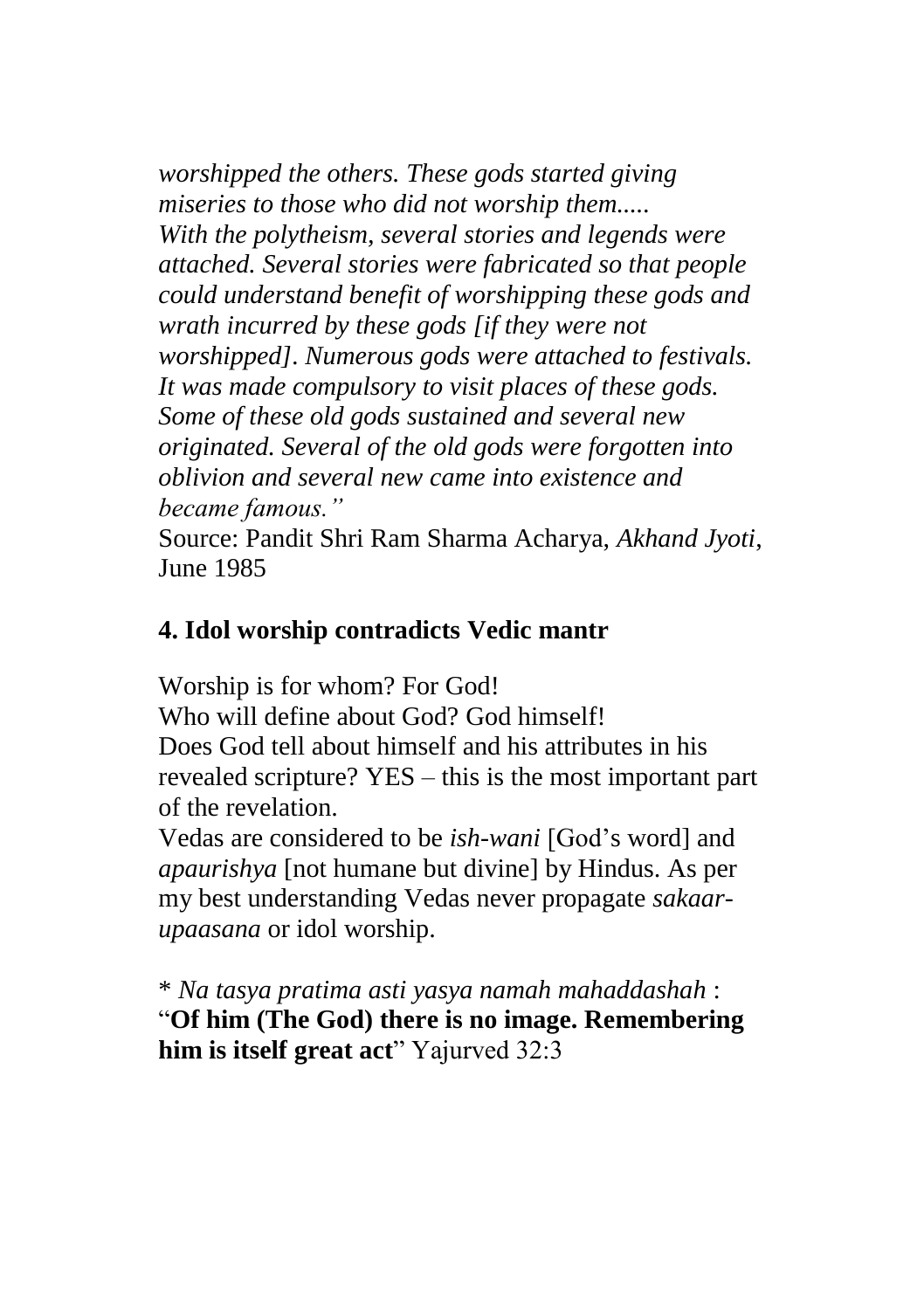\* "**God cannot be grasped in any direction"** Yajurved 32:2

\* *Sah akayam*: "**He is bodiless**" Yajurved 40:8

\* *Andhatm pravishanti ya asambhti upaste*… – "**Those who worship** *asambhuti* **- they enter into darkness of** *tamas* **(part of hell). Those who worship** *sambhuti* **– they enter more into darkness of** *tamas* **(part of hell)**"- Yajurved 40:9

The Sanskrit word *asambhuti* - refers to Nature in its germinal state. Ex- Fire, air, water.

The Sanskrit word *sambhuti* - refers to man made things e.g. idol.

The Sanskrit word "*tamas*" refers to one of the hells which are described in *Shrimad Bhagwad puran*  $3.30.25 - 28$ 

So Yajurved 40:9 tells that those who will do shirk (Associate partner with Almighty GOD) will enter hell. This is similar to what Quran says in 4:48; 4:116; 5:72

\* "**That GOD alone is ONE without any partner**." - Athary yed  $-13:4:12$ 

\* "**GOD is the master of all creatures. He is the master of heavens and the Earth. Except him whom do you worship?**"- Rigved 10:121:1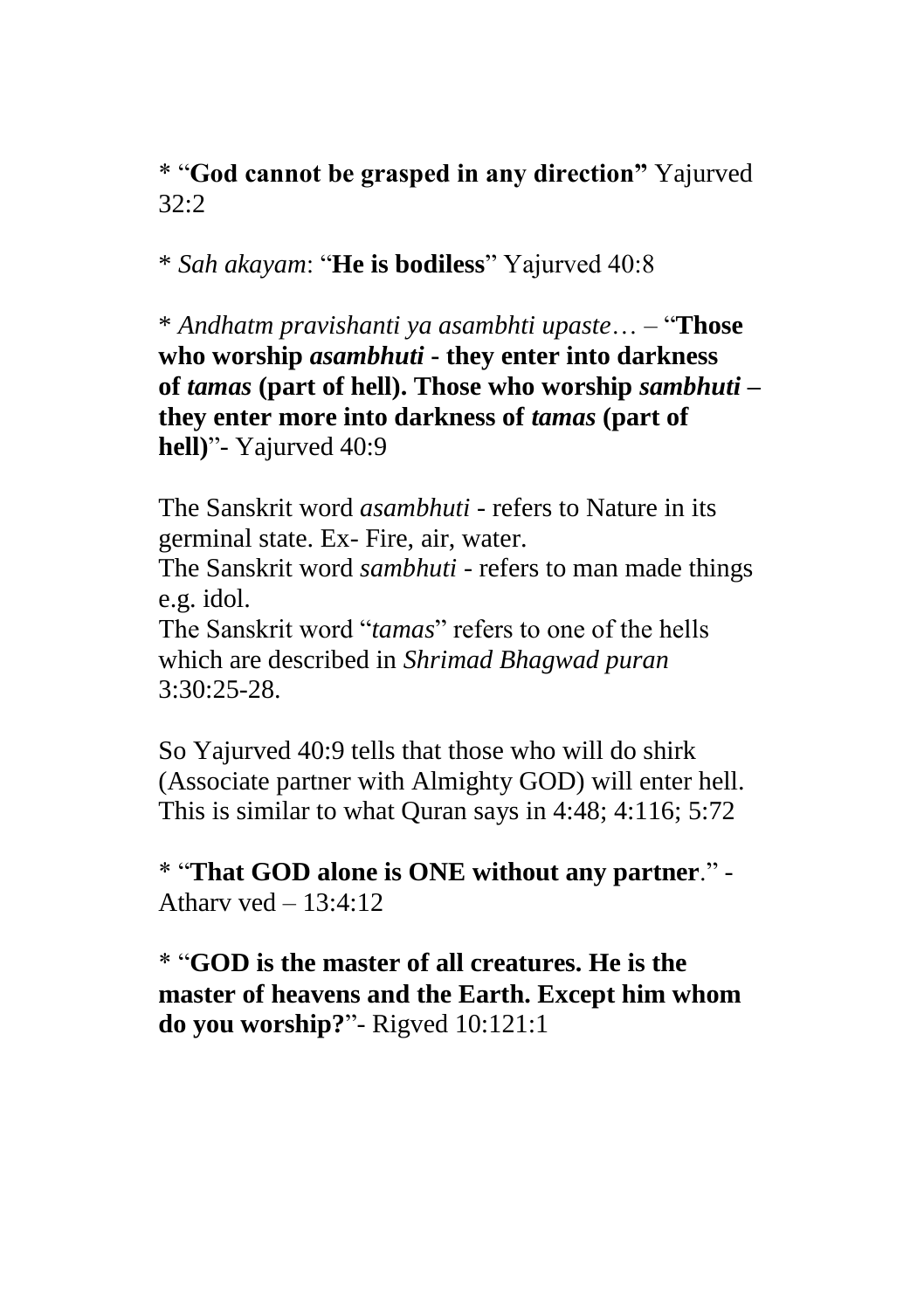\* "**GOD is the Ruler of living and non living worlds. He is the Lord of mankind and animal kingdom - Except him whom do you worship**?" Rigved 10:121:3

\* ".**. Except the GOD whom do we worship and give offerings?**"- Rigved 10:121:5

There are several other references from Vedas which make ample clear that Almighty God is one, alone, unique, without any likeness. He cannot be compared with anything.

How correct is giving image and shape to God? Let's leave scripture for some time and think logically.

# **5. God: One who created the universe?**

Think about our world. Large desert, dense forest,

widespread land, gigantic mountain and vast ocean: how big our earth is?

Our galaxy has more than 1000000000000 stars!!! Each star is thousands of time greater than earth!! What is the status of earth in our galaxy? Earth is negligibly small in our galaxy.

How many galaxies are in the universe? More than 100000000000!!!!!

So how many stars are there in the universe? Seems Infinite?

How big our universe is? It is beyond our imagination. And this seemingly-infinite universe is continuously expanding!!! More you ponder over creation of God, more you are amazed.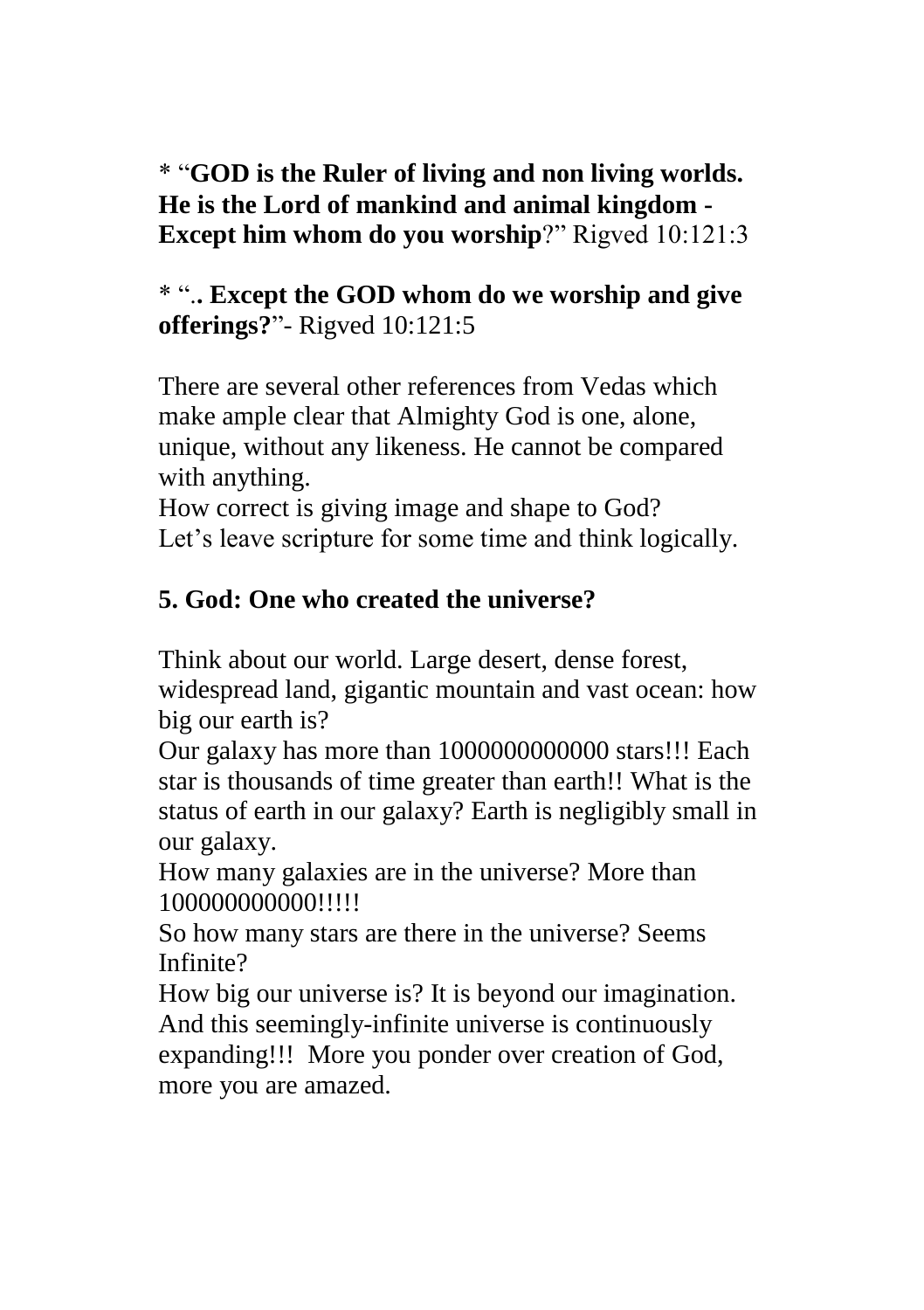Who is the creator of this universe? I, you or any great human being? No, No. not at all.

It's the almighty God who is the creator-the supreme power and the planner of this universe.

Is that almighty God someone like me and you? No! Is he someone who needs food to survive? No!

Does he sleep and get tired? No.

Has he any parent or child or spouse? No.

He is free from any gender, any human need, and any human quality.

Then how come we give him image or equate him with anything?

He cannot have any likeness, no vision can grasp him. He is beyond our comprehension.

### **6. Different gods for different people?**

How many Gods are there? One.

Is there separate God for Hindus, separate God for Muslims and separate God for Christians? No. Is there separate God for people of India, Bhutan, America and Japan? No.

Why we have made hundreds of different gods in Hinduism?

Why have made separate God for north India and separate God for south India?

How come different God for Andhra Pradesh, different God for Tamilnadu and different God for Kerala?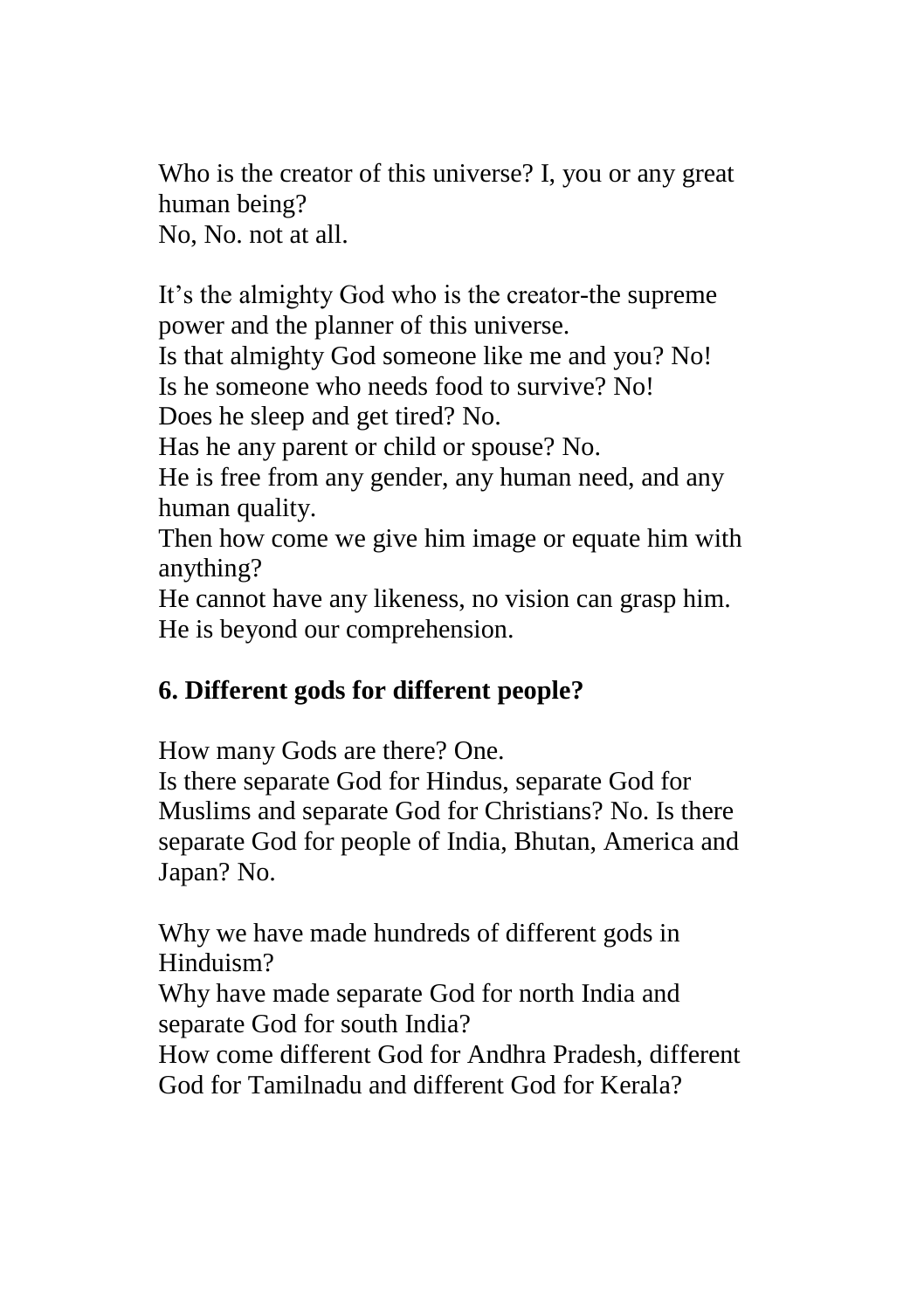How come a separate God for rain, separate God for wealth, separate God for prosperity? Once people started giving different images / personalities to God, these images gradually became different gods.

## **7. Who makes idol?**

People believe that Almighty God is THE CREATOR who had done many things necessary for our existence. How logical and just it is that people create idol from their own hands and then worship it? Idol is created by man; then how come idol became superior to man? Can an idol eat sweet that is offered to it? No! Can an idol remove a fly that sits over it? No! Leave alone giving life and death, it cannot see/hear/listen/harm/benefit you at all. Don't you think that only worthy to be worshipped is the almighty God who can benefit / see/listen to you? Has God created us or we created God?

### **8. Justification in favour of idol worship**

Some people say that through the idol we are worshipping Almighty God. They give example of visiting card. Just like a visiting card represents your detail, similarly an idol represents God but it's actually not God.

Is this logic appealing? When you take visiting card and then you want to speak to or seek any help from the person concerned, then do you communicate to the person OR you speak to visiting card?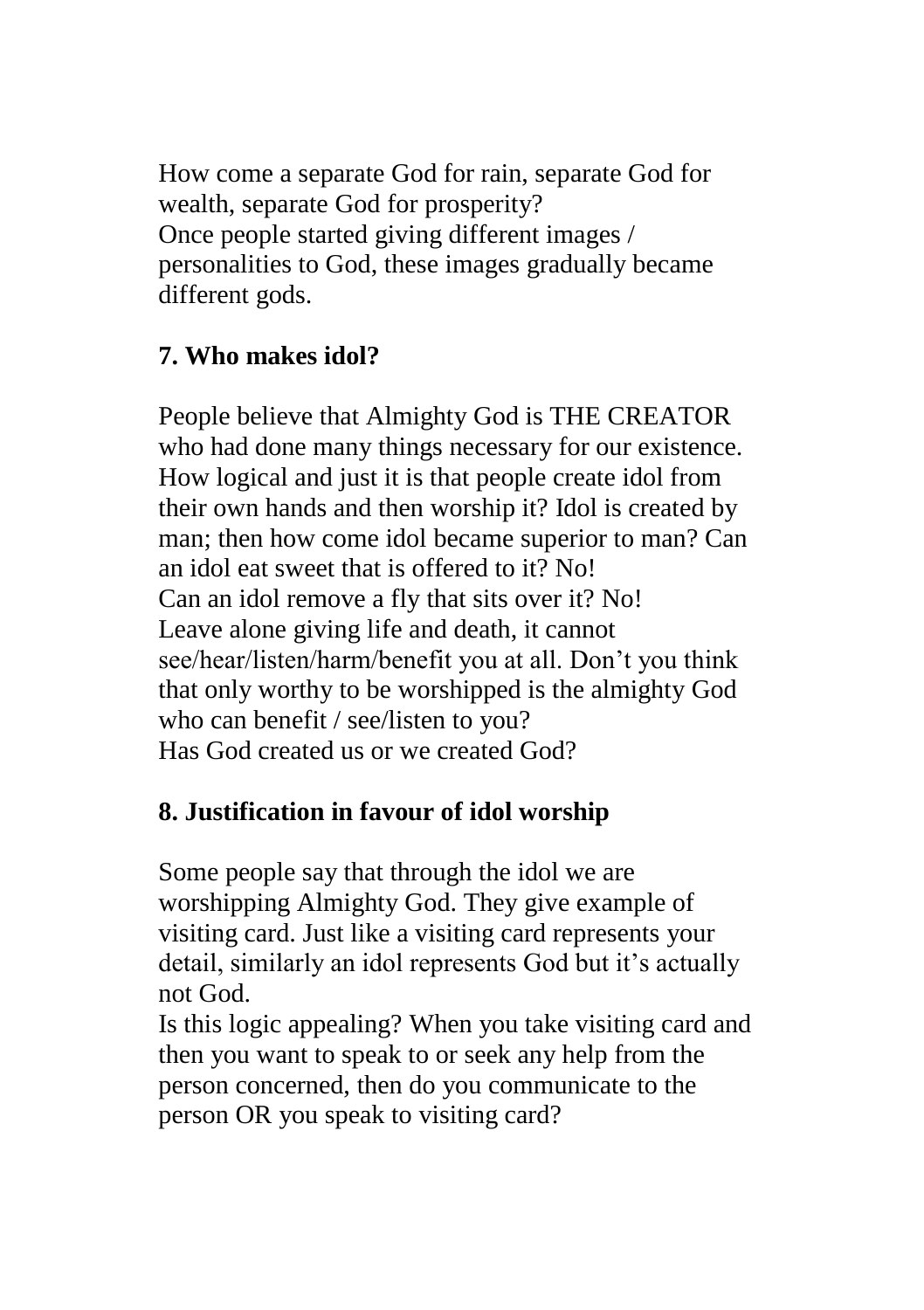But natural, people will laugh if you hold the visiting card of Mr. xyz in hand and say – "O! xyz. Please tell me about yourself? Please tell me answer for my question."

Will you do this? No.

What you will do is that you will communicate to the person Mr. xyz. Similarly when you want to worship God then you will worship him and not any image or shape or idol or human being.

Some say that there is great benefit in idol worship because there are various types of waves that come from idols. When you go to idol then you get these waves which are very useful.

What you will say about this argument on the parameter of logic and common sense?

Even if we suppose that waves come out of idol, how does it justify that one should worship idol as god? Waves come not from idol but from all objects – so should we worship everything? Wave comes from brick then should we worship it?

### **9. Kaba is NOT worshipped**

Here on thing is important to mention. Some people – knowingly or unknowingly spread the misconception that Muslims worship kaba.

 Kaba is a cubical structure at Mecca. It represents the direction for *namaz* (prayer) for Muslims all over the world. Islam lays great emphasis on unity and discipline. For worship also great emphasis is on unity and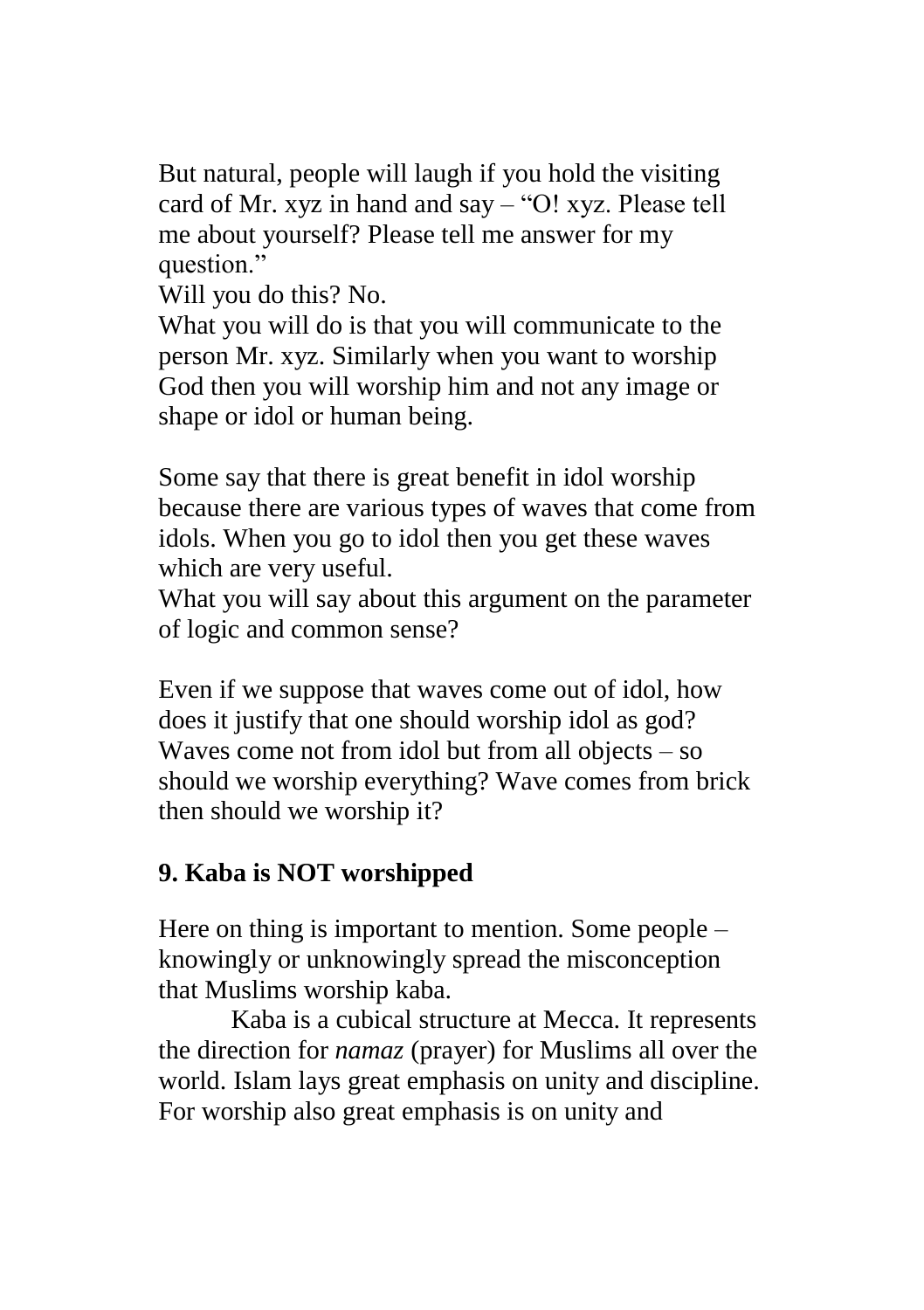harmony. Devotees stand shoulder to shoulder in rows while offering *namaz* at mosque. All people will face the same direction. This direction is defined by kaba. In order to foster unity, brother-hood, discipline and harmony every muslim faces the direction of Kaba for offering prayer. Never in the history of Islam –kaba was worshipped by any muslim.

### **10. Idol worship is against human psychology**

Usually, our Hindu brethren will say that in order to concentrate on formless God, we concentrate on idol or image. It is as per the human psychology that more you concentrate on something; more it will be embedded into your mind. The more you look at image or idol and concentrate over it, more it will be embedded into your mind as God.

When someone talks about Lord *Ganesha*, then he will have the image and mythological story of *Ganesha* in his mind. When someone talks about Lord *Vishnu* then he will have the image and mythological story of *Vishnu* in his mind. Similarly, you will have different attributes, different stories and different personalities in your mind when you talk about different gods popular in Indian tradition.

When a Muslim talks about *Allah, Al-rahman, Alraheem, Al-kareem, Rab* etc then he is talking about the same one God who is free from any image, shape, color or humanly attributes.

# **11. What is the substitute for idol worship?**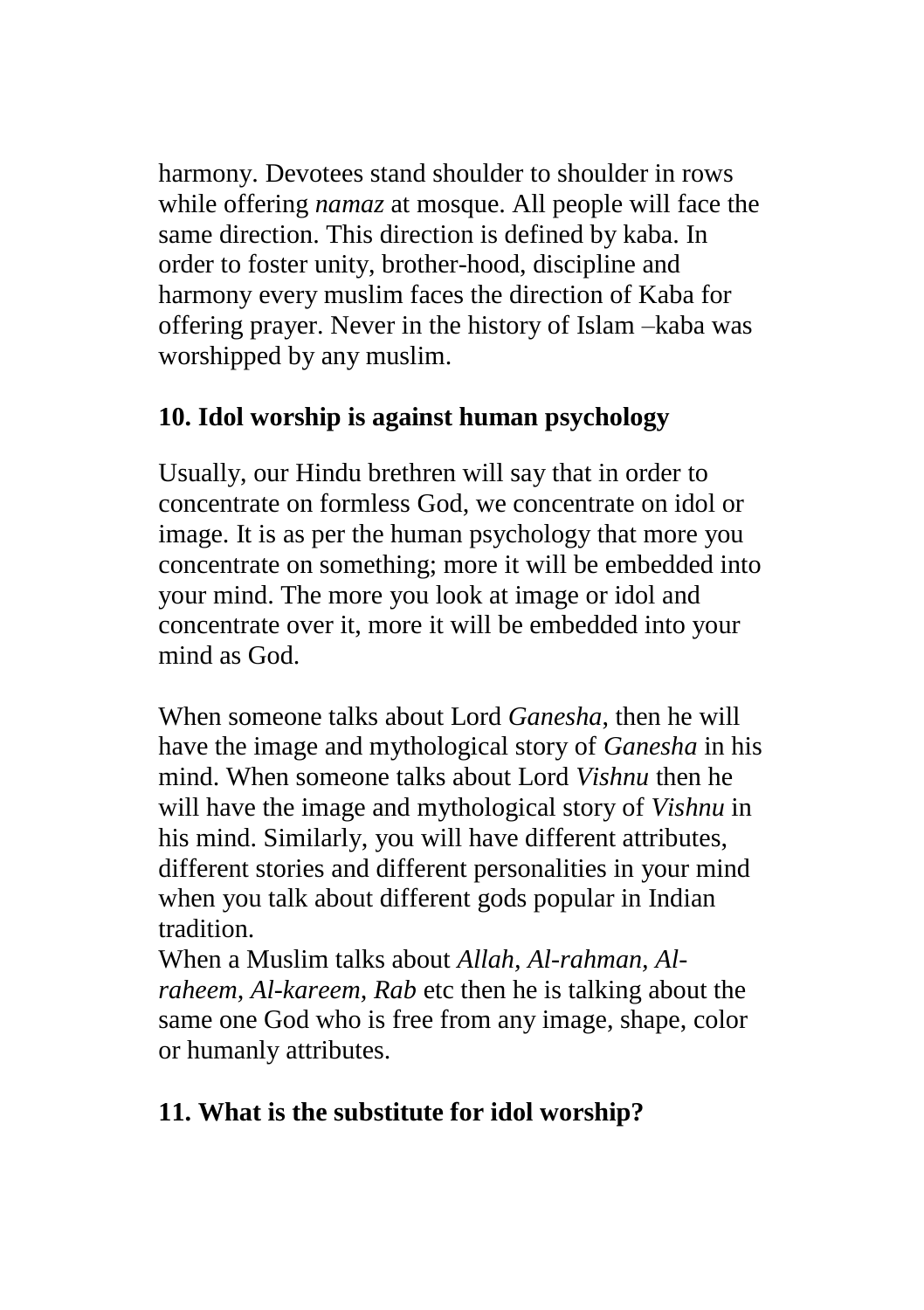The problem expressed by our Hindu brethren in concentrating formless God is actually a genuine problem. It's really difficult to concentrate on formless God. God has not left us unguided on this topic. We have guidance from the God regarding how to concentrate and worship him.

The messenger of God - Prophet Muhammad - taught that when you stand for prayer [*Namaz*] then you should concentrate by assuming that you are seeing God. But it will be difficult for you initially. So you should at least concentrate that God is seeing you.

When a person starts offering *namaz* with the belief that God is seeing him, no other thought should come to his mind then he will be able to fully concentrate on *namaz*. He will understand that *namaz* is a way of communication with God. The way we offer *namaz* with full obedience – we should be obedient even after *namaz*.

Messenger of God or Prophet Not only teaches to worship God but also teaches how to do so. *Namaz* is one of the ways to worship God. It was taught by every Prophet. One of the parts of *namaz* is still prevalent in Hinduism today. It is called *sashtang*.

#### **12. Sashatang**

*Wrong way of doing sashtang* is the one which is prevalent today. The devotee lies down by his stomach; his whole body touches the ground.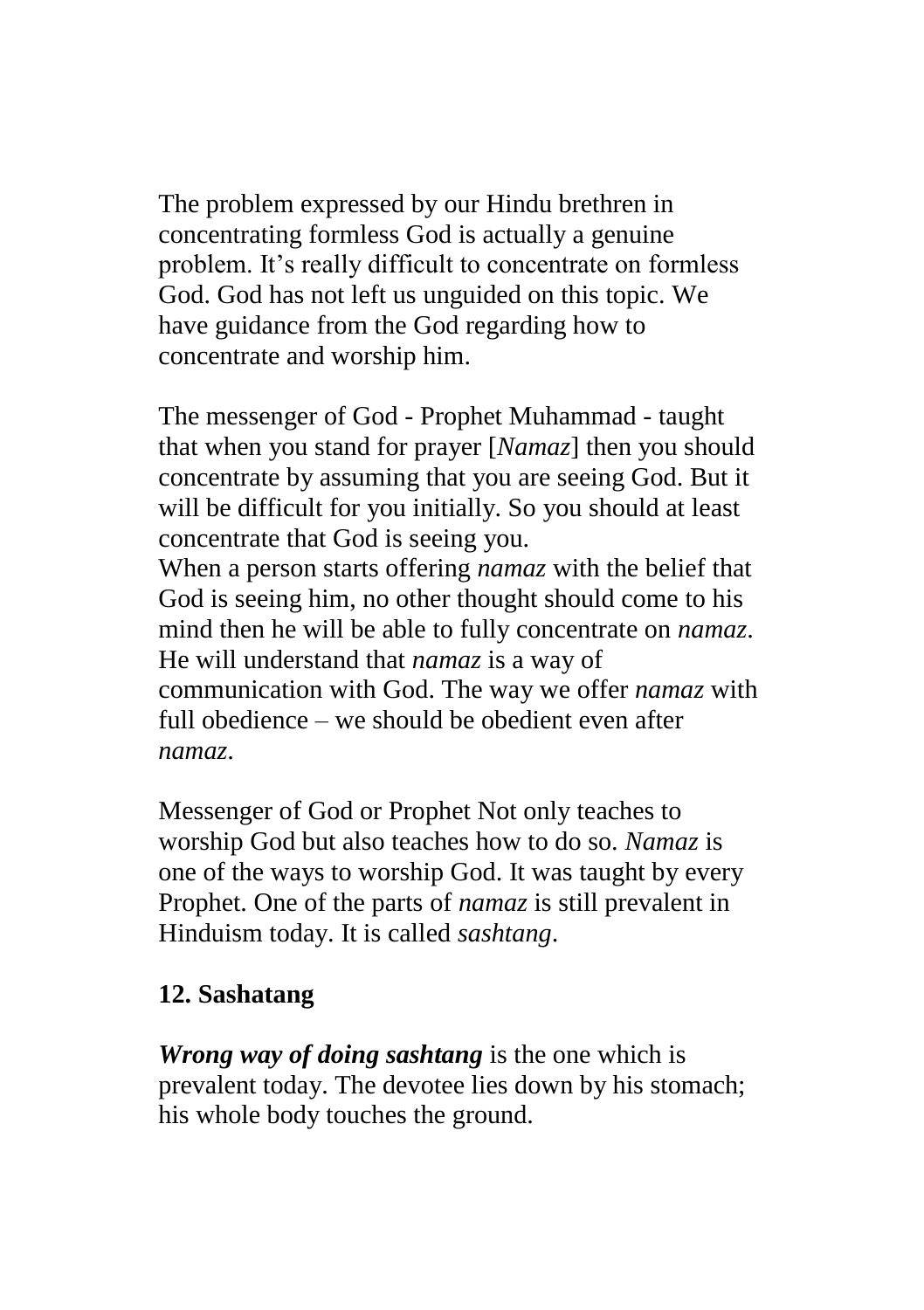In order to understand the correct way of performing *sashtang* we need to understand its meaning. Word "*sashtang"* is made up of 3 words: Sah (with) + asht  $(8)$  + ang (parts of body). So, sashtang is the mode of worship in which 8 parts of the body participate. When a person lies down on ground then his whole body (and not 8 parts) – touches ground; so it's not the correct form.



**Correct way of doing Sashtang in which** 8 parts of the body touch ground. 2 hands, 2 legs, 2 knees, 1 forhead and 1  $nose = 8$  parts

Sa (with)+Asht(8)+Ang(parts if body) = Sashtang